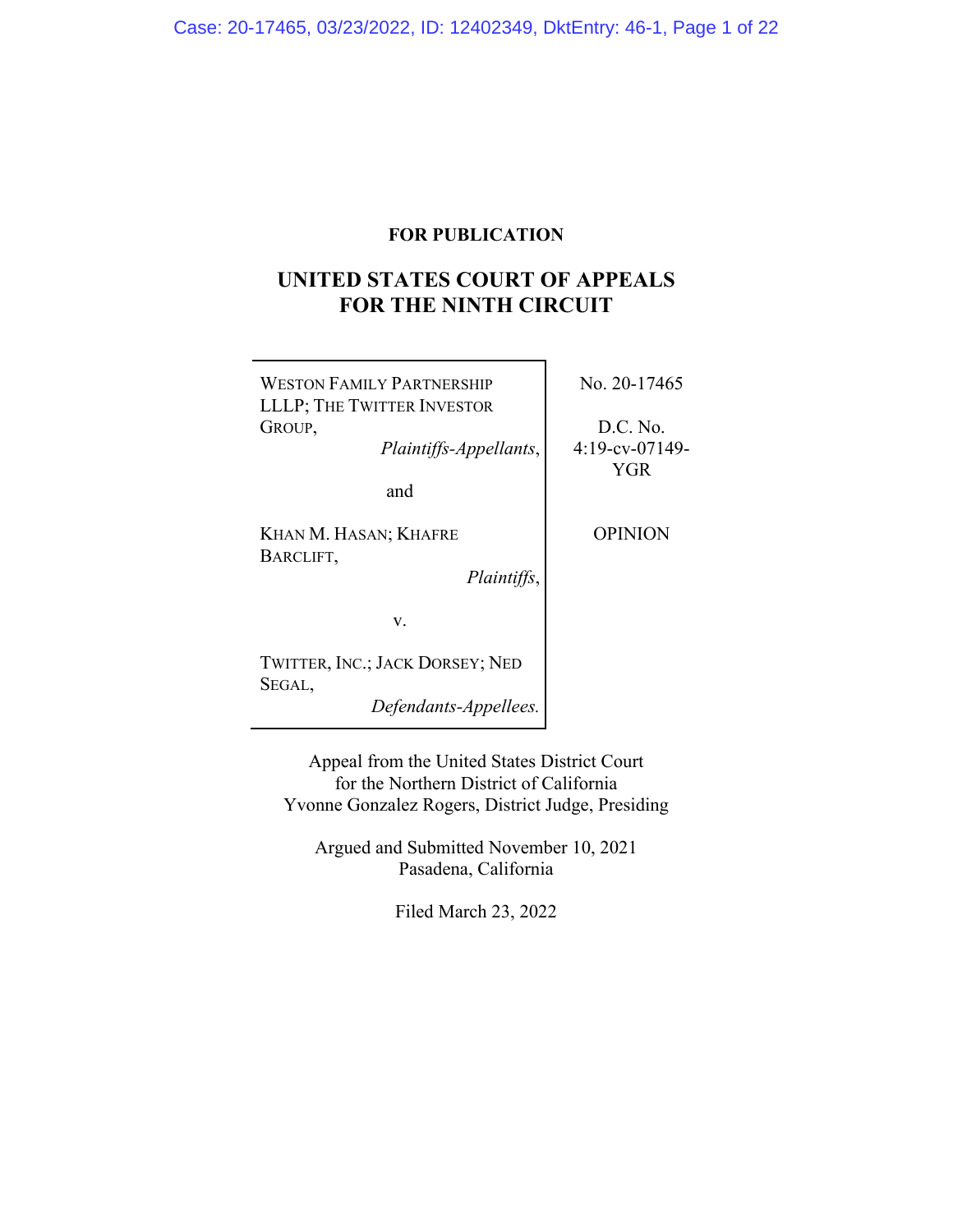Before: Daniel P. Collins and Kenneth K. Lee, Circuit Judges, and Jill A. Otake,**[\\*](#page-1-0)** District Judge.

Opinion by Judge Lee

### **SUMMARY[\\*\\*](#page-1-1)**

#### **Securities Fraud**

The panel affirmed the district court's dismissal of a securities fraud lawsuit under §§ 10(b) and 20(a) of the Securities Exchange Act and Rule 10b-5, alleging that Twitter, Inc., misled investors by hiding the scope of software bugs that hampered its advertisement customization.

Twitter shares users' cell phone location data with companies that pay more for ads tailored to certain users, but it permits users to opt out of such data-sharing. In May 2019, Twitter announced that it had discovered software bugs that caused sharing of cell phone location data of its users, but it told its users that it had fixed the problems. In August 2019, Twitter announced that it had again accidentally shared user data with advertisers, even for those who had opted out, but it had "fixed these issues." Twitter had not resolved the software bugs, but instead had stopped sharing user data altogether for its Mobile App Promotion advertising

**<sup>\*</sup>** The Honorable Jill A. Otake, United States District Judge for the District of Hawaii, sitting by designation.

<span id="page-1-1"></span><span id="page-1-0"></span>**<sup>\*\*</sup>** This summary constitutes no part of the opinion of the court. It has been prepared by court staff for the convenience of the reader.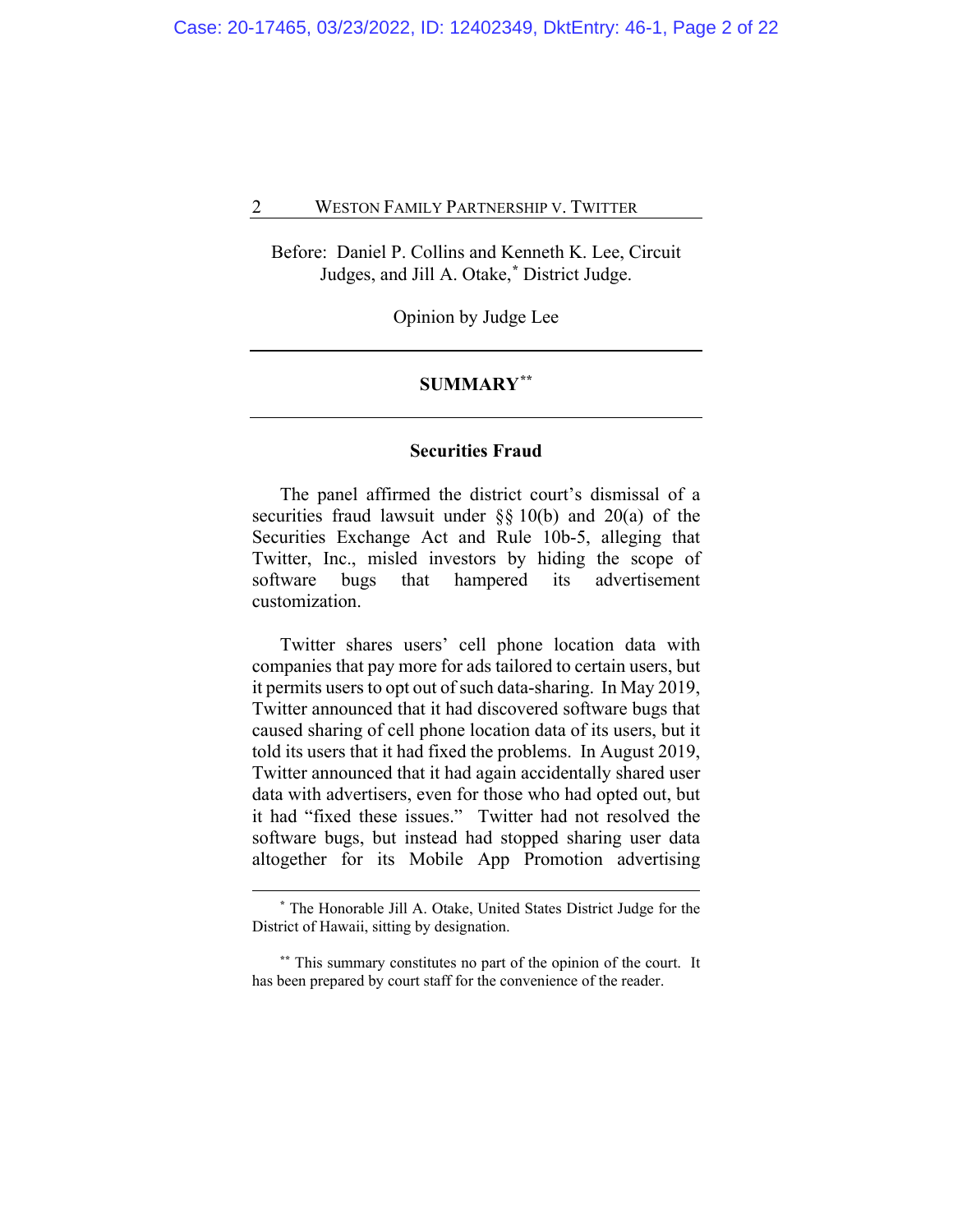program, resulting in a drop in revenue. In October 2019, Twitter disclosed the software bugs and reported a revenue shortfall, and its share price dropped.

The panel held that it had jurisdiction because plaintiffs appealed a non-final order dismissing with leave to amend, but the district court ultimately issued a final order and thus cured the premature notice of appeal under Federal Rule of Appellate Procedure 4(a)(2).

The panel held that plaintiffs' complaint failed to state a claim under § 10(b) because Twitter's statements were not false or materially misleading. The panel held that the securities laws do not require real-time business updates or complete disclosure of all material information whenever a company speaks on a particular topic. To the contrary, a company can speak selectively about its business so long as its statements do not paint a misleading picture. The panel held that Twitter's statements about its advertising program were not false or misleading because they were qualified and factually true, and the company had no duty to disclose more than it did under federal securities law. Specifically, securities laws did not require Twitter to provide real-time updates about the progress of its Mobile App Promotion program. Further, plaintiffs did not plausibly or with particularity allege that the software bugs disclosed in August had materialized and affected revenue in July. In addition, Twitter's July 2019 statements fell within the Exchange Act's safe harbor provision for forward-looking statements.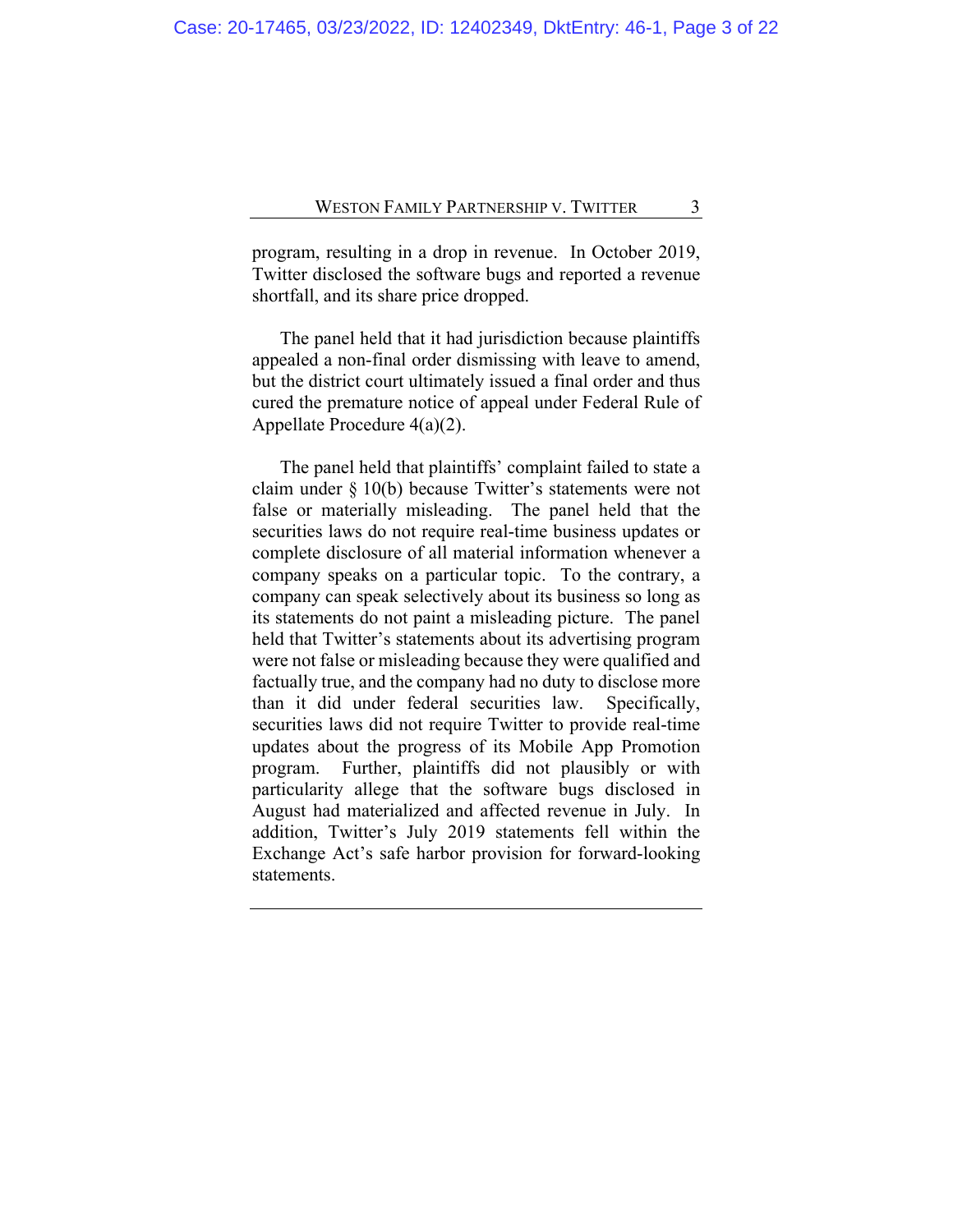#### **COUNSEL**

Tamar Weinrib (argued) and Jeremy A. Lieberman, Pomerantz LLP, New York, New York; Jeffrey P. Campisi, Robert N. Kaplan, and Jason A. Uris, Kaplan Fox & Kilsheimer LLP, New York, New York; Laurence D. King and Mario M. Choi, Kaplan Fox & Kilsheimer LLP, Oakland, California; Shannon L. Hopkins and Andrew E. Lencyk, Levi & Korinsky LLP, Stamford, Connecticut; for Plaintiffs-Appellants.

Susan E. Engel (argued), Andrew B. Clubok, and Matthew Peters, Latham & Watkins LLP, Washington, D.C.; Michele D. Johnson, Latham & Watkins LLP, Costa Mesa, California; Elizabeth L. Deeley and Nicholas Rosellini, Latham & Watkins LLP, San Francisco, California; for Defendants-Appellees.

#### **OPINION**

LEE, Circuit Judge:

Every day, millions of people use Twitter to share and read news, offer (often horrendous) hot takes, and fire off mean tweets. Twitter, in turn, mines the personal data of its users to better target advertisements. In August 2019, Twitter revealed that it had inadvertently shared with advertisers the personal data of users who had opted out of data-sharing, but it reassured its users that it had "fixed these issues." A few months later during its quarterly earnings announcement, Twitter disclosed that software bugs had hampered its advertisement customization and that it had suffered a \$25 million revenue shortfall. The plaintiffs then filed this securities fraud lawsuit, alleging that Twitter had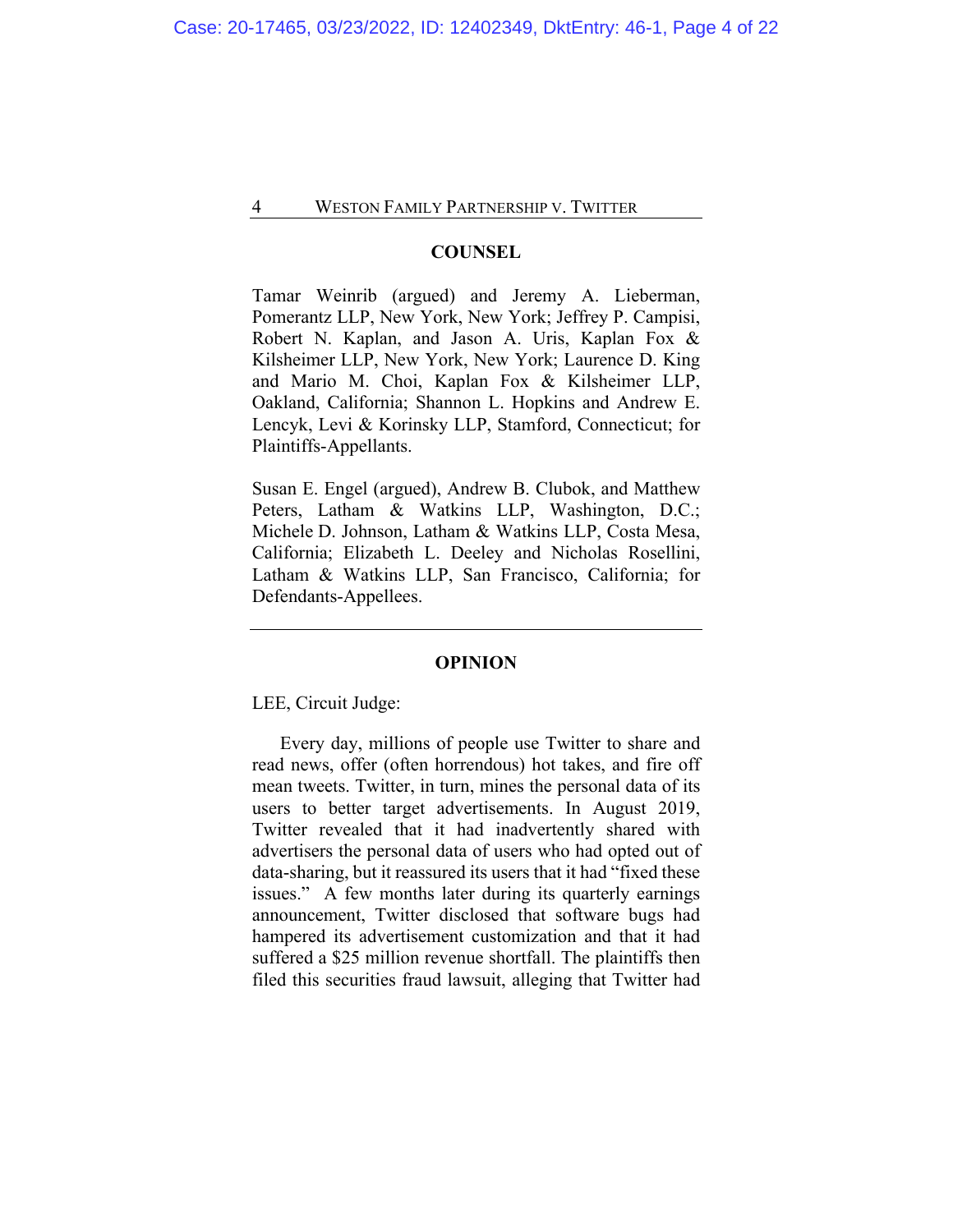misled investors by hiding the scope of its software bugs when it touted its latest advertisement initiative.

Securities laws, however, do not require real-time business updates or complete disclosure of all material information whenever a company speaks on a particular topic. To the contrary, a company can speak selectively about its business so long as its statements do not paint a misleading picture. Twitter's statements about its advertising program were not false or misleading because they were qualified and factually true. The company had no duty to disclose any more than it did under federal securities law. We thus affirm the district court's dismissal of the lawsuit.

#### **BACKGROUND[1](#page-4-0)**

Twitter operates a social media platform that allows people to share short 280-character messages to the public. Like most social media outlets, Twitter does not charge its users but rather earns money through advertising. Twitter shares certain user data—*e.g.*, cell phone location data with companies that pay more for ads tailored to certain users. But because of privacy concerns, Twitter has permitted users to opt out of such data-sharing since 2017.

At issue is Twitter's Mobile App Promotion ("MAP") product, which allows advertisers to prompt users to download their apps onto their phones or tablets. MAP is most effective when an advertiser knows information about the user's device settings, such as its operating system or

<span id="page-4-0"></span>**<sup>1</sup>** These facts come from the Consolidated Class Action Complaint and are accepted as true for this appeal. *See Nguyen v. Endologix, Inc.*, 962 F.3d 405, 408 (9th Cir. 2020).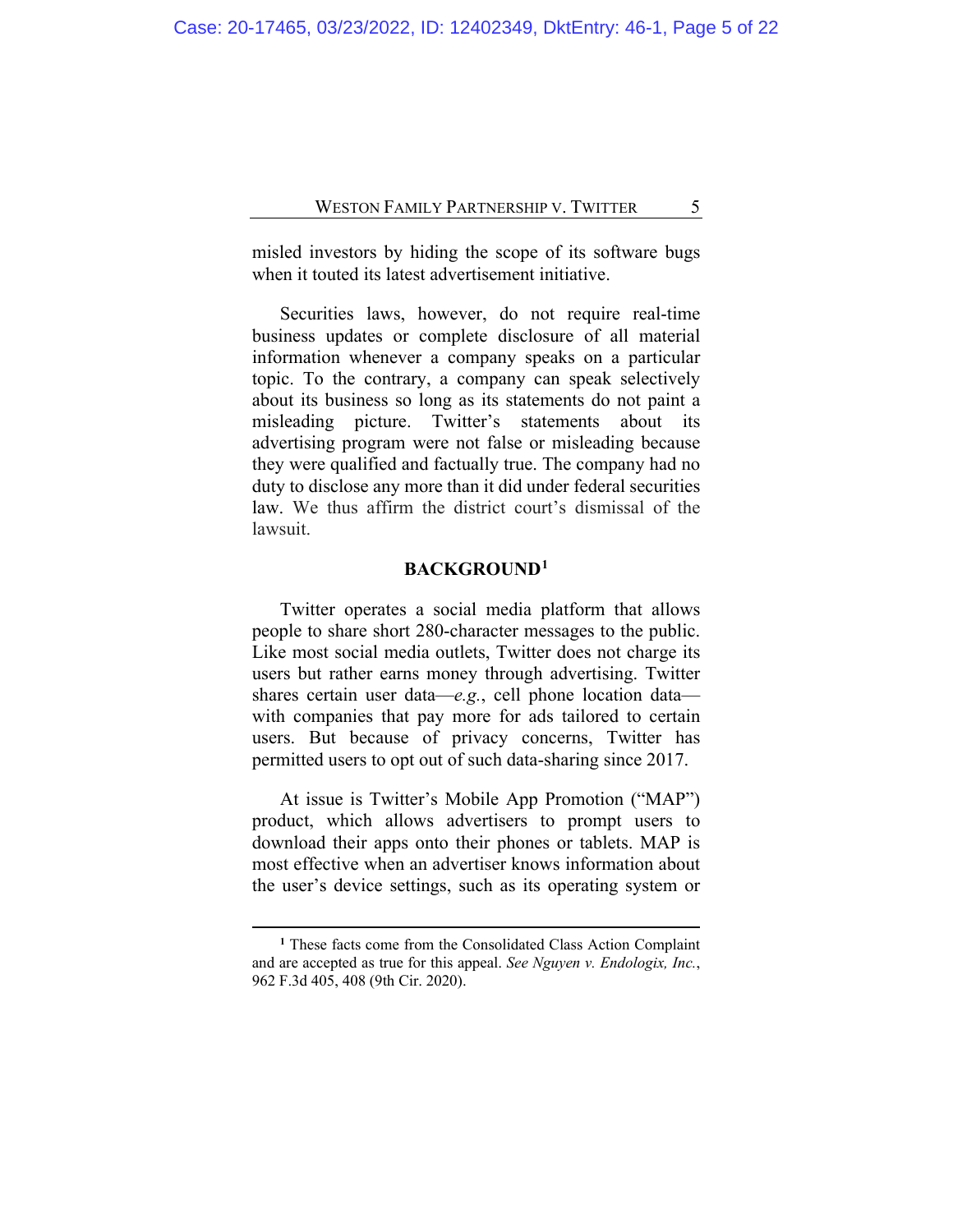which apps the user has already downloaded. Twitter has highlighted MAP as an important driver of Twitter's future revenue growth, and has invested in an improved, next generation MAP product.

Despite its earlier pledge to allow user opt-outs, Twitter announced in a May 13, 2019 blog post that it had discovered software bugs that caused sharing of cell phone location data of its users. Twitter, however, told its users that it had fixed the problems. Then about three months later on August 6, Twitter announced in a tweet that it had again accidentally shared user data with advertisers, even for those who had opted out. The accompanying web post stated:

> At Twitter, we want to give you control over your data, including when we share that data.... [W]e recently found issues where our setting choices may not have worked as intended. . . .

> We fixed these issues on August 5, 2019. We know you will want to know if you were personally affected, and how many people in total were involved. . . .

> What is there for you to do? Aside from checking your settings, we don't believe there is anything for you to do.

When Twitter said that it had "fixed these issues," it did not mean resolving the software bugs, which proved to be difficult. Rather, Twitter had stopped sharing user data for its MAP advertising program altogether. This meant no datasharing for all users and thus also less revenue from MAP. Twitter did not disclose these facts at that time. And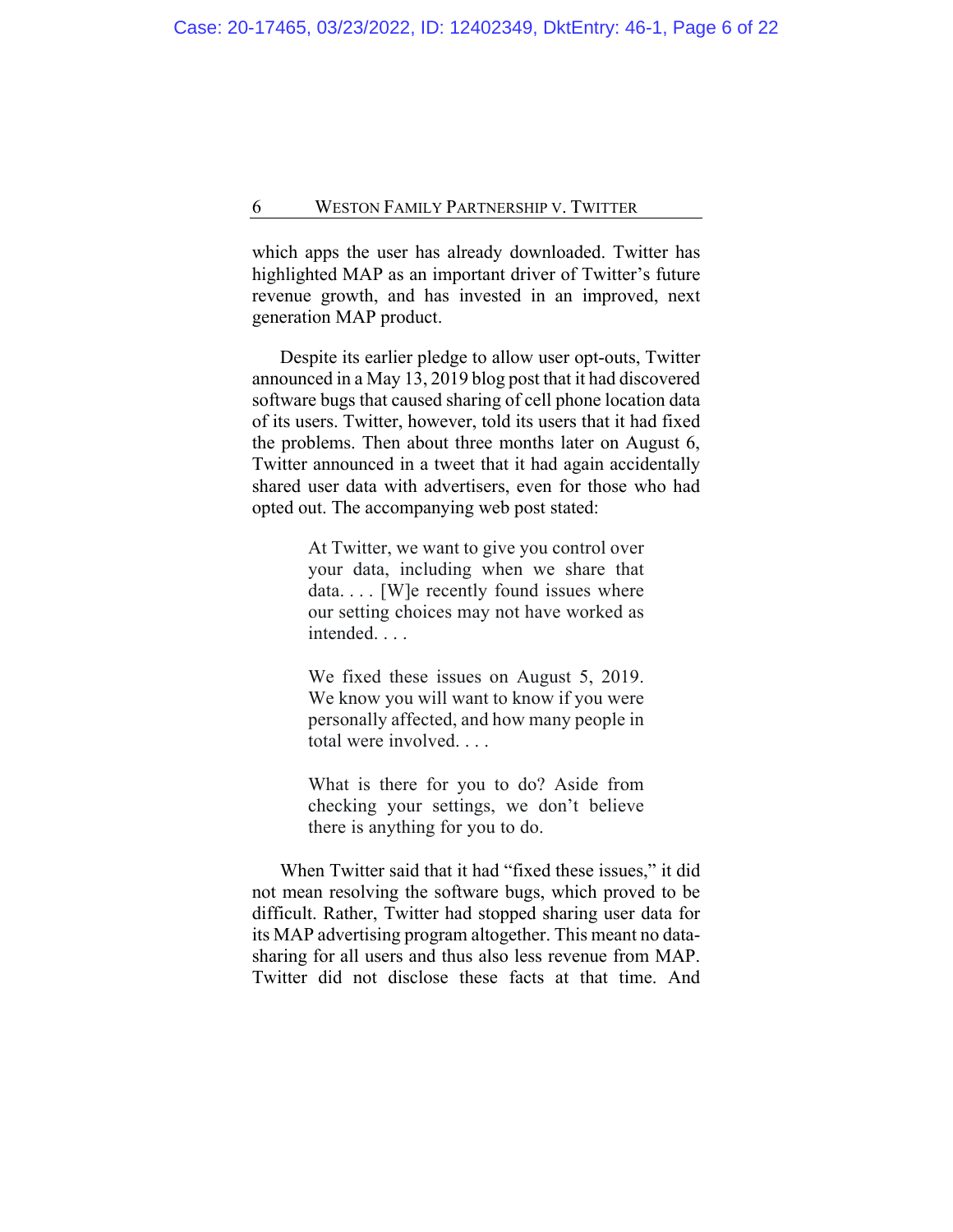according to the complaint, Jack Dorsey, Twitter's Chief Executive Officer, and Ned Segal, its Chief Financial Officer, had access to the company's key performance metrics, including Cost Per Ad Engagement, which allegedly would have flagged this brewing problem with MAP.

Finally, about 11 weeks later on October 24, Twitter in its quarterly earnings report disclosed the software bugs hampering MAP and reported a \$25 million revenue shortfall. In response to this news, some analysts downgraded the stock and the share price dropped over 20%.

Within five days of this announcement, Khan Hasan, an individual investor, filed a putative class action on behalf of all persons who bought Twitter's stock between July 26, 2019 and October 23, 2019 against Twitter and its two top executives, Dorsey and Segal. Under the Private Securities Litigation Reform Act of 1995 ("PSLRA"), 15 U.S.C. § 78u-4, the district court consolidated it with another similar action, and named the Weston Family Partnership, LLP and the Twitter Investor Group as co-lead plaintiffs and counsel for the class. Plaintiffs then filed a consolidated class action complaint. The complaint alleged violations of Section 10(b) of the Securities and Exchange Act of 1934, 15 U.S.C. § 78j(b), and Rule 10b-5, 17 C.F.R. § 240.10b-5. It also included a claim against Dorsey and Segal for control person liability under Section 20(a) of the Exchange Act, 15 U.S.C. § 78t.

Plaintiffs allege that these statements were false or materially misleading:

(1) Twitter's July 26, 2019 shareholder letter and July 31, 2019 Form 10-Q stated the company is "continuing [its] work to increase the stability,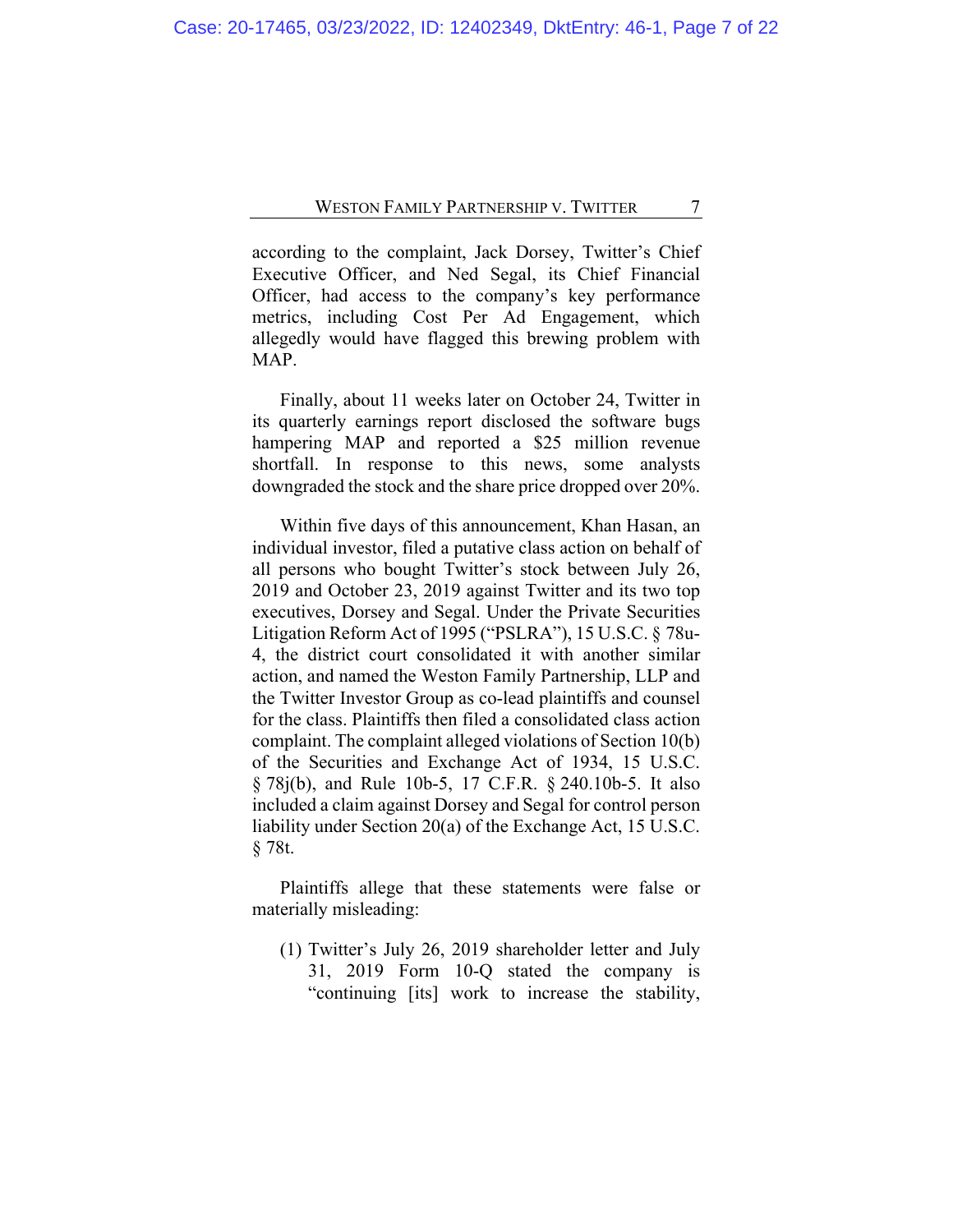performance, and flexibility of [its] ads platform and [MAP]," but that it is "not there yet" and that this work will "take place over multiple quarters, with a gradual impact on revenue." Segal added that the company is "still in the middle of that work" [relating to MAP improvements], and that it is "still at the state where [he] believe[s] that you would see its impact be gradual in nature." Plaintiffs allege that these statements are false because the defendants did not disclose the software bugs allegedly plaguing MAP then and suggested that MAP was on track.

- (2) The Form 10-Q also contained warnings that the company's products and services "may contain undetected software errors, which could harm [its] business and operating results." Plaintiffs claim that this statement is misleading because Twitter supposedly knew by this time that "software errors" would—not just "may"—harm the bottom line.
- (3) Because of the allegedly false or misleading statements in the 10-Q filing, Twitter's Sarbanes-Oxley (SOX) certifications signed by Dorsey and Segal were also false or misleading.
- (4) On August 6, 2019, the company issued a tweet that stated: "We recently discovered and fixed issues related to your settings choices for the way we deliver personalized ads, and when we share certain data with trusted management and advertising partners," and Twitter's Help Center claimed that it "fixed these issues on August 5, 2019." Plaintiffs assert that this statement misleadingly suggested Twitter had solved the software bugs, not just the privacy leak.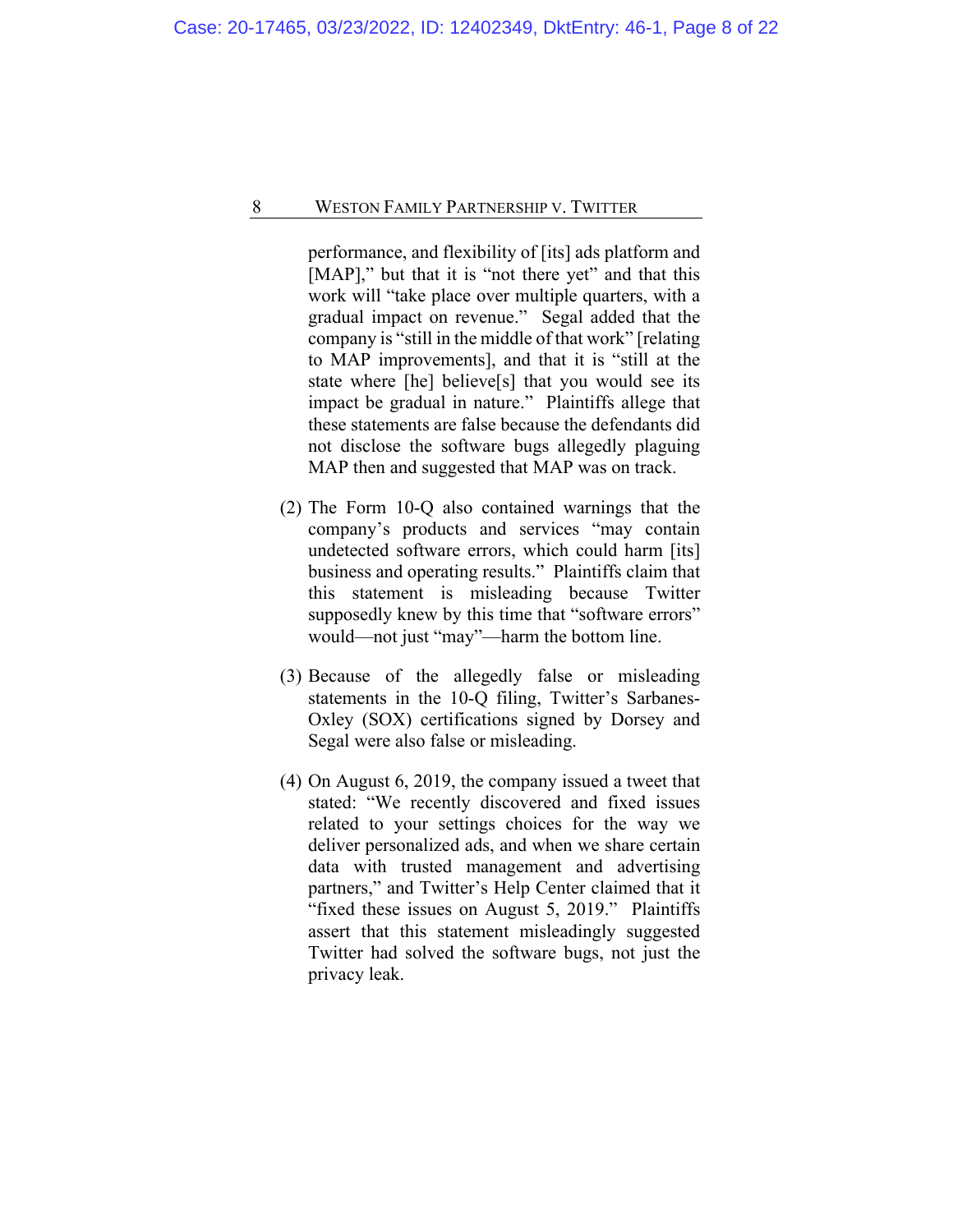- (5) On September 4, 2019 at an investor conference, Segal stated that the company's "MAP work is ongoing" and that Twitter "continued to sell the existing MAP product." Plaintiffs again claim that Twitter failed to disclose the scope of the software bugs hindering MAP.
- (6) At the same conference, Segal stated that "Asia . . . has tended to be more MAP-focused historically." This statement, according to Plaintiffs, glossed over MAP's software bugs.

The defendants filed a Rule 12(b)(6) motion to dismiss, arguing that Plaintiffs failed to (1) allege statements that are materially false or misleading, or are otherwise actionable; (2) establish a strong inference of scienter; and (3) establish loss causation. The district court granted the motion on the first two grounds, but it did not address loss causation. And because the Section 20(a) control liability claim relies on the same allegations as the Section 10(b) claim, the district court also dismissed it. The district court granted leave to amend, but Plaintiffs did not file an amended complaint and instead filed the notice of appeal. Then several days later, the district court sua sponte considered the claims dismissed and closed the case.

#### **STANDARD OF REVIEW**

We review de novo a district court's dismissal of a complaint under Federal Rule of Civil Procedure 12(b)(6). *See Reese v. Malone*, 747 F.3d 557, 567 (9th Cir. 2014). The court may consider all materials incorporated into the complaint by reference, as well as evidence properly subject to judicial notice. *See Metzler Inv. GMBH v. Corinthian Colls., Inc.*, 540 F.3d 1049, 1061 (9th Cir. 2008) (citation omitted). When assessing the adequacy of a complaint, we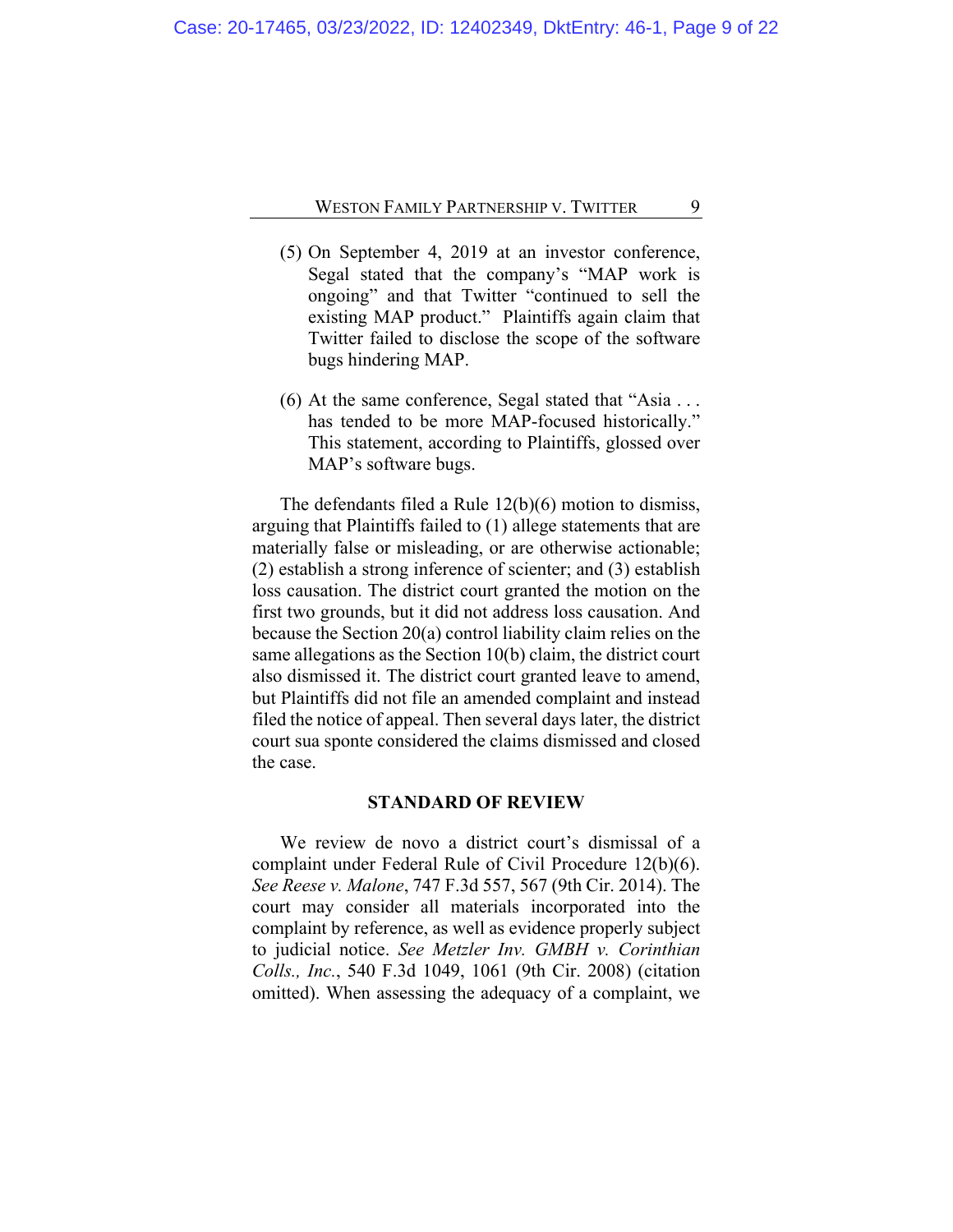accept all factual allegations as true and view them in the light most favorable to the plaintiff. *Id.* (citation omitted). We can affirm the dismissal of a complaint on any grounds supported by the record. *See Salameh v. Tarsadia Hotel*, 726 F.3d 1124, 1129 (9th Cir. 2013).

Under Rule 12(b)(6), a complaint should be dismissed if it fails to include "enough facts to state a claim to relief that is plausible on its face." *Bell Atl. Corp. v. Twombly*, 550 U.S. 544, 570 (2007). A complaint's claims are plausible when the pleaded facts "allow[] the court to draw the reasonable inference that the defendant is liable for the misconduct alleged." *Ashcroft v. Iqbal*, 556 U.S. 662, 678 (2009). Actions for securities fraud brought under the Exchange Act face "more demanding pleading requirements" set out in Rule 9(b) and the PSLRA, which are detailed below. *In re Rigel Pharms., Inc. Sec. Litig.*, 697 F.3d 869, 876 (9th Cir. 2012).

#### **ANALYSIS**

# **I. We Have Appellate Jurisdiction Because the District Court Ultimately Issued a Final Order.**

To start, the defendants argue that this court lacks jurisdiction to hear this appeal because Plaintiffs appealed a non-final order.

28 U.S.C. § 1291 provides that the "courts of appeals . . . shall have jurisdiction of appeals from all final decisions of the district courts of the United States." A decision is "final" under  $\S$  1291 if it "(1) is a full adjudication of the issues, and (2) clearly evidences the judge's intention that it be the court's final act in the matter." *Disabled Rts. Action Comm. v. Las Vegas Events, Inc.*, 375 F.3d 861, 870 (9th Cir. 2004) (citation omitted). So typically, orders dismissing claims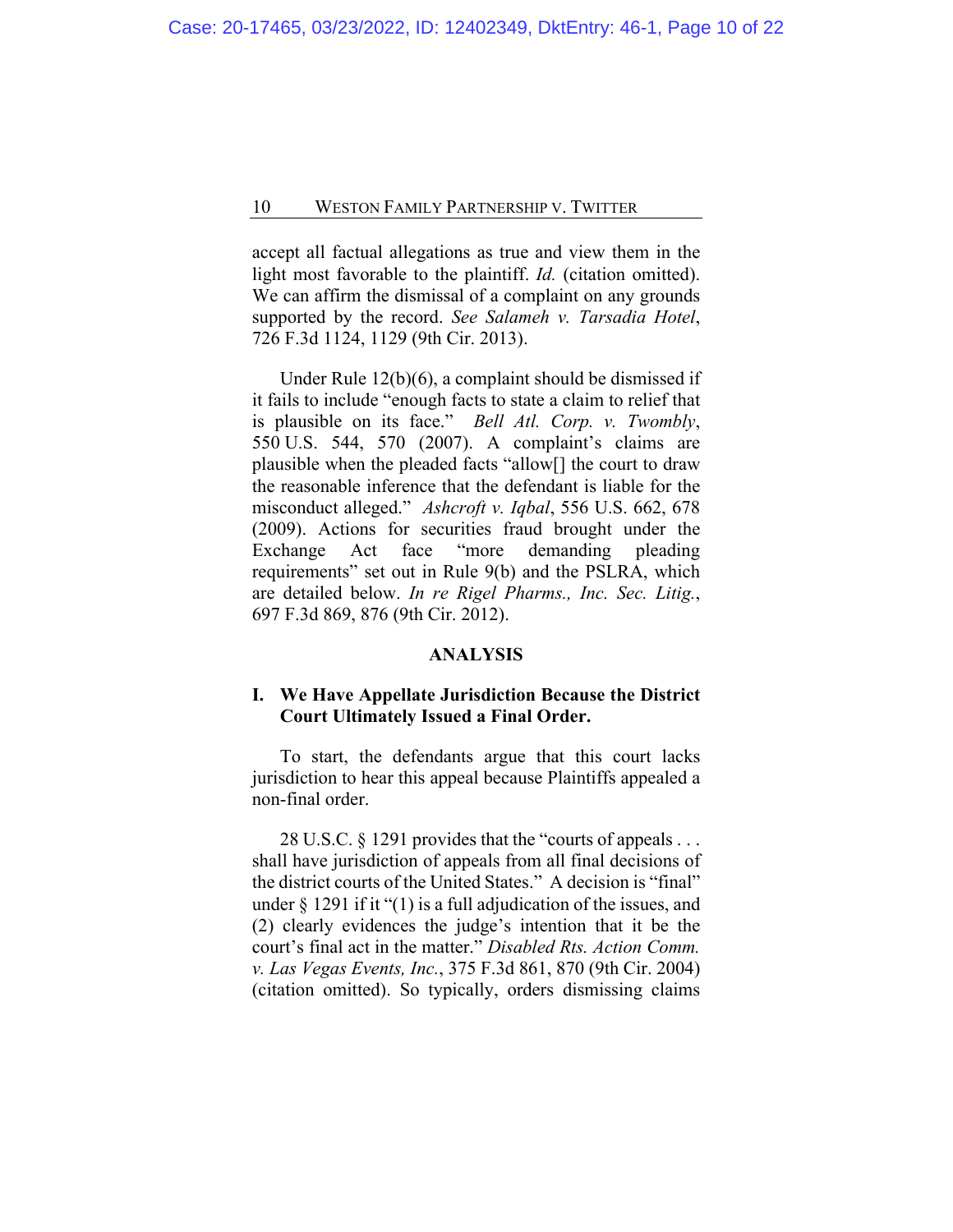with leave to amend are considered not final and thus not appealable as of right. *See WMX Techs., Inc. v. Miller*, 104 F.3d 1133, 1136 (9th Cir. 1997).

But that does not end our analysis. Citing Rule  $4(a)(2)$  of the Federal Rules of Appellate Procedure,**[2](#page-10-0)** we have recognized that "[w]hether Plaintiffs' notice of appeal was premature or not, the final disposition of the case by the district court cures any timeliness defects of their appeal." *Floyd v. Am. Honda Motor Co.*, 966 F.3d 1027, 1032 (9th Cir. 2020). In *Floyd*, the district court filed its final order of dismissal two weeks after the plaintiff's notice of appeal and six weeks after the order dismissing the claims. *Id.* at 1031. Stating that there is "no penalty for filing a premature notice of appeal," the court held that it had jurisdiction to review the appeal because the district court effectively cured the premature notice of appeal when it later issued a final order. *Id.* at 1032 (quoting *Orr v. Plumb*, 884 F.3d 923, 931 (9th Cir. 2018)); *accord Hall v. N. Am. Van Lines, Inc.*, 476 F.3d 683, 686 (9th Cir. 2007) (considering a premature appeal to have been taken from the judgment entered subsequent to a notice to appeal). *See also* Fed. R. App. P. 4(a)(2) advisory committee's note to 1979 amendments (explaining that it was "designed to avoid the loss of the right to appeal by filing the notice of appeal prematurely").

This case is analogous to *Floyd* and *Hall*. Plaintiffs filed a premature notice of appeal because the district court had given leave to amend when it dismissed the complaint. If we heard the case just after the notice of appeal had been filed, we would not have had appellate jurisdiction because the

<span id="page-10-0"></span>**<sup>2</sup>** "A notice of appeal filed after the court announces a decision or order—but before the entry of the judgment or order—is treated as filed on the date of and after the entry." Fed. R. App. P. 4(a)(2).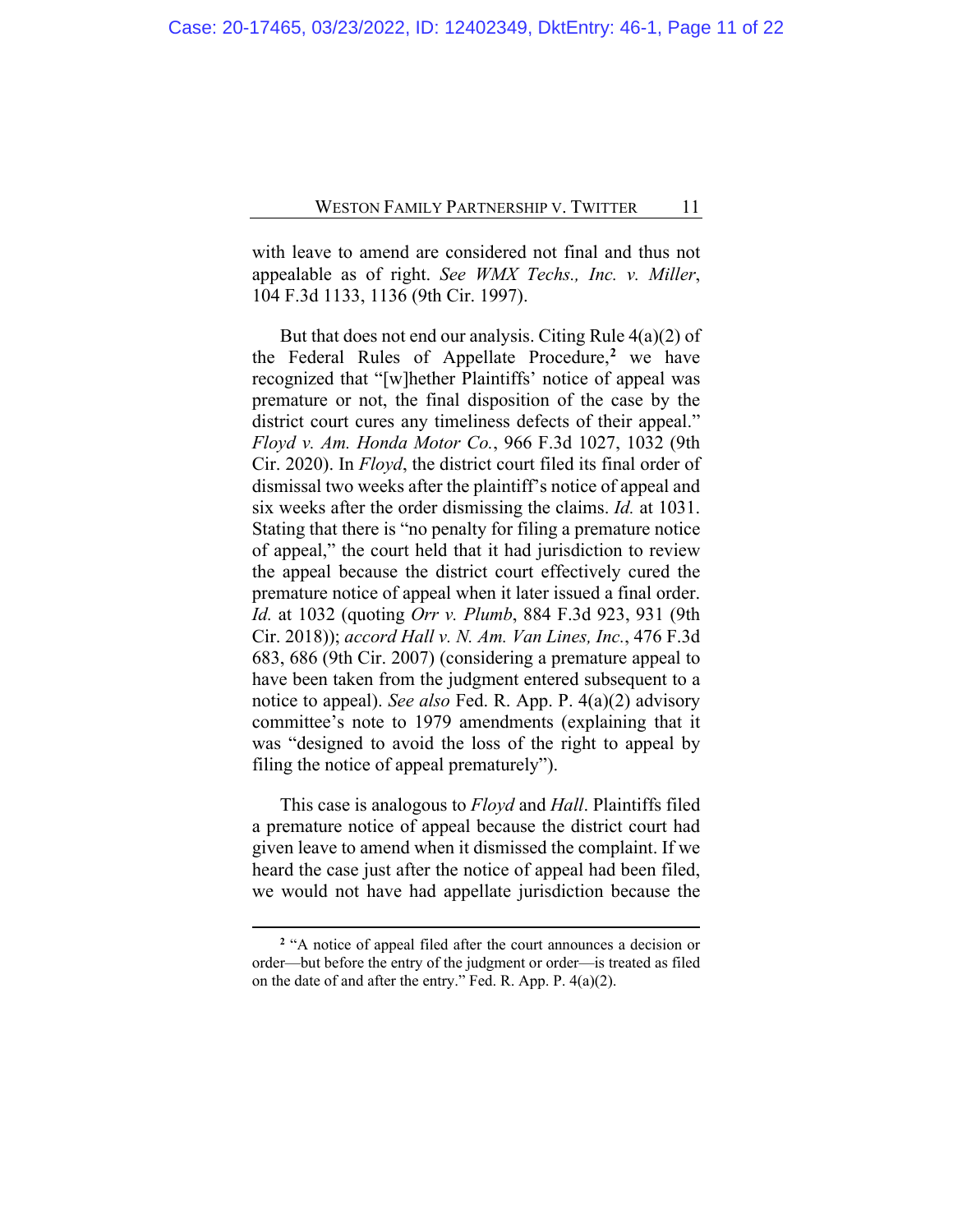order was not final. But the district court within a few days issued a final order, thus vesting this court with appellate jurisdiction.

The defendants rest their argument on *WMX Techs. v. Miller*, 104 F.3d 1133 (9th Cir. 1997). In that case, WMX sought appellate review of an order in which the district court dismissed some of its claims with leave to amend. *Id.* at 1134. We dismissed for lack of appellate jurisdiction because "a plaintiff, who has been given leave to amend, may not file a notice of appeal simply because he does not choose to file an amended complaint. A further district court determination must be obtained." *Id.* at 1136. That last sentence is key: unlike here, the district court in that case had not received a "further district court determination"—a final order dismissing the case—by the time we heard the appeal. So the district court never cured the premature appeal under Rule  $4(a)(2)$ . In our case, the district court issued a final order dismissing the case, giving us jurisdiction to hear the appeal. *Id.* at 1136–37 ("[W]hen a district court expressly grants leave to amend, it is plain that the order is not final. . . . [and] [a] final judgment must be obtained before the case becomes appealable.").

# **II. The Complaint Fails to State a Claim Under Section 10(b) Because Twitter's Statements Are Not False or Materially Misleading.**

Section 10(b) of the Exchange Act makes it unlawful:

To use or employ, in connection with the purchase or sale of any security registered on a national securities exchange . . . any manipulative or deceptive device or contrivance in contravention of such rules and regulations as the [SEC] may prescribe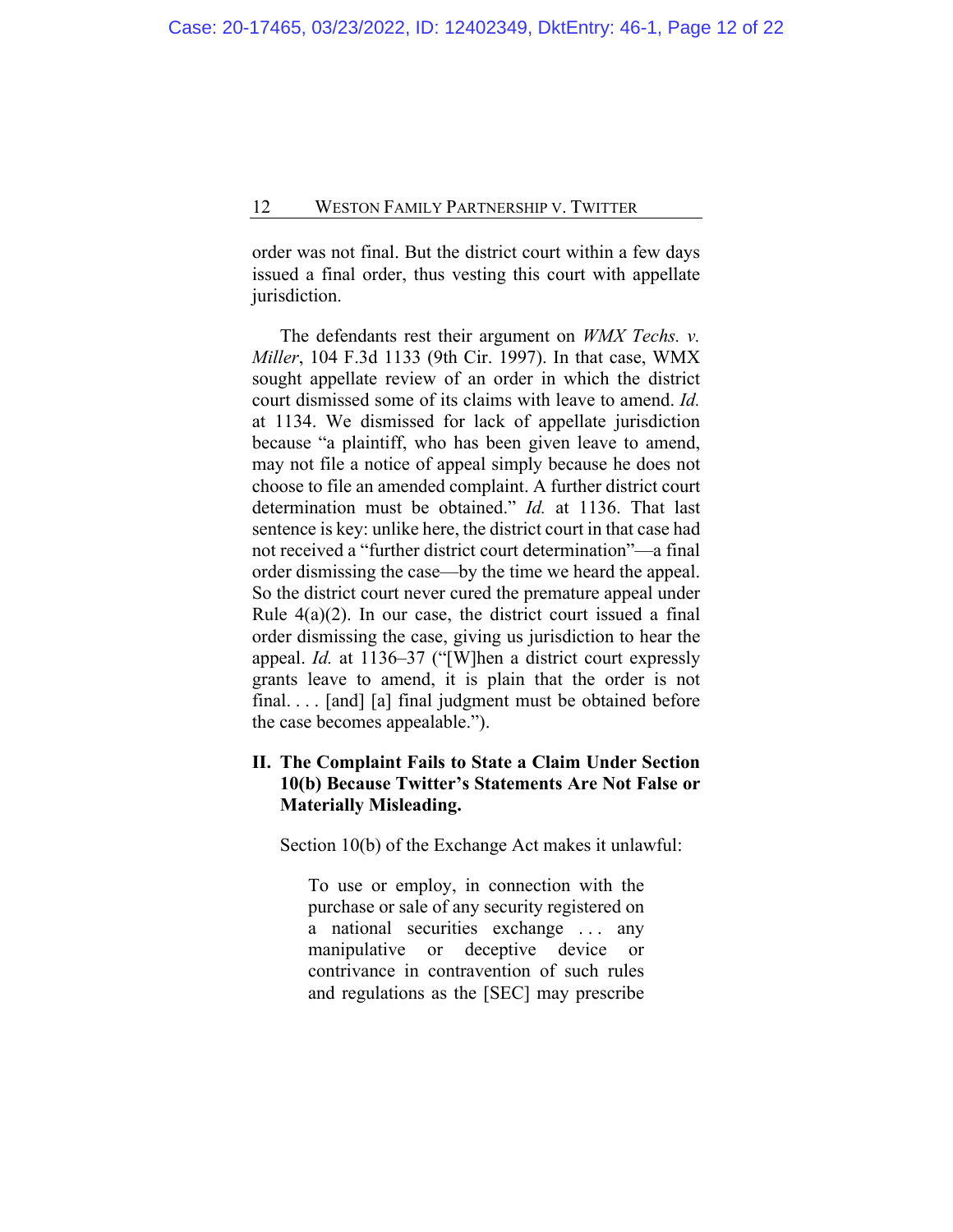Case: 20-17465, 03/23/2022, ID: 12402349, DktEntry: 46-1, Page 13 of 22

#### WESTON FAMILY PARTNERSHIP V. TWITTER 13

as necessary or appropriate in the public interest or for the protection of investors.

15 U.S.C. § 78j(b). The SEC, in turn, issued Rule 10b-5, which declares it unlawful:

> (a) To employ any device, scheme, or artifice to defraud,

> (b) To make any untrue statement of a material fact or to omit to state a material fact necessary in order to make the statements made, in the light of the circumstances under which they were made, not misleading, or

> (c) To engage in any act, practice, or course of business which operates or would operate as a fraud or deceit upon any person,

> in connection with the purchase or sale of any security.

17 C.F.R. § 240.10b-5.

To state a claim under Section 10(b) of the Exchange Act and Rule 10b-5, the complaint must plausibly allege: "(1) a material misrepresentation or omission by the defendant; (2) scienter; (3) a connection between the misrepresentation or omission and the purchase or sale of a security; (4) reliance upon the misrepresentation or omission; (5) economic loss; and (6) loss causation. *Halliburton Co. v. Erica P. John Fund, Inc.*, 573 U.S. 258, 267 (2014) (citations omitted).

For a statement to be false or misleading, it must "directly contradict what the defendant knew at that time" or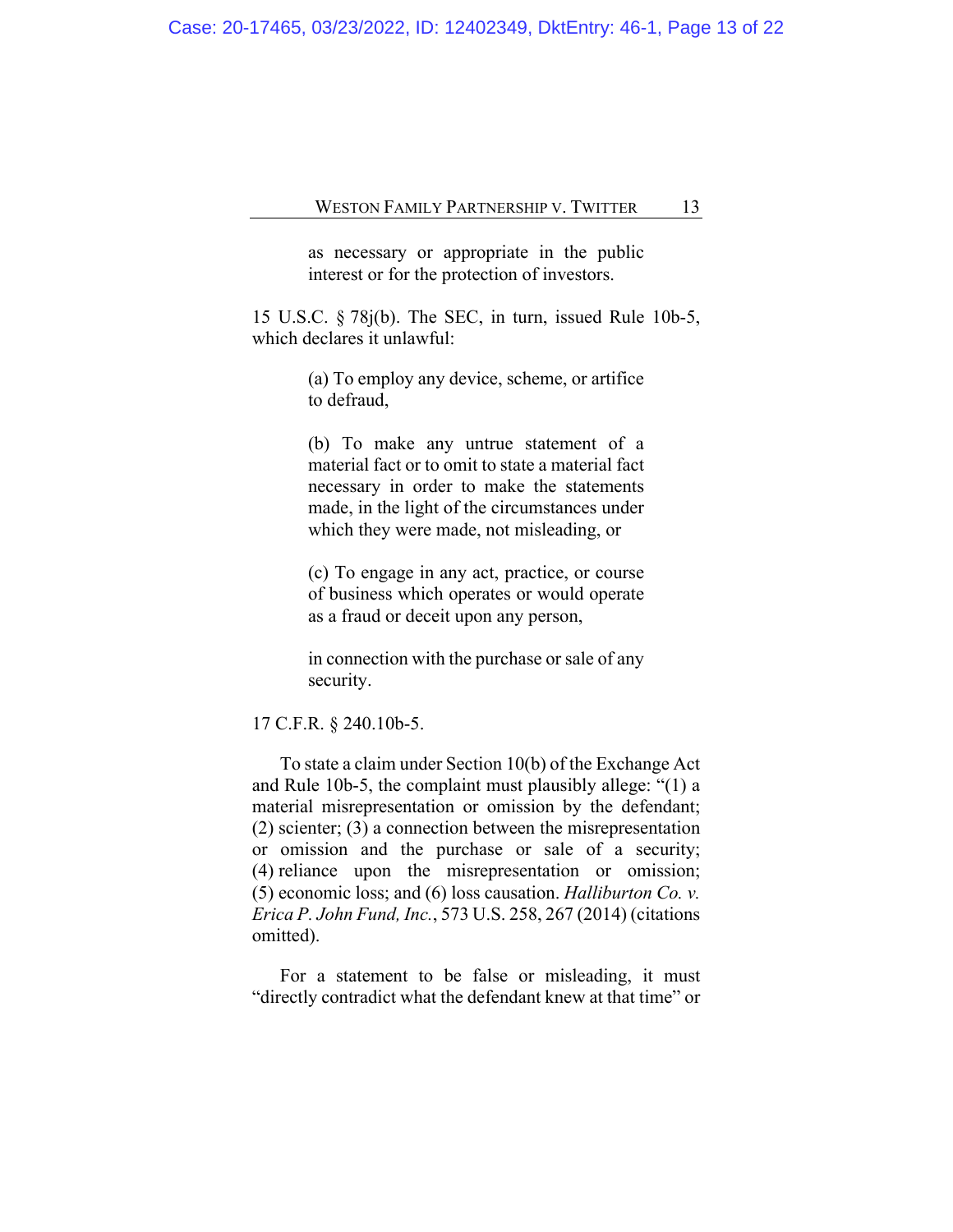"omit[] material information." *Khoja v. Orexigen Therapeutics, Inc.*, 899 F.3d 988, 1008–09 (9th Cir. 2018); *see also* 15 U.S.C. § 78u-4(b)(1)(A)–(B).

Plaintiffs must also overcome several hurdles to successfully plead a claim under Section 10(b). First, under the PSLRA's particularity requirements and Federal Rule of Civil Procedure 9(b), allegations of "fraud must be accompanied by the who, what, when, where, and how of the misconduct charged." *Kearns v. Ford Motor Co.*, 567 F.3d 1120, 1124 (9th Cir. 2009) (cleaned up); *see also* 15 U.S.C. § 78u-4(b)(1). Second, an allegedly misleading statement must be "capable of objective verification." *Or. Pub. Emps. Ret. Fund v. Apollo Grp. Inc.*, 774 F.3d 598, 606 (9th Cir. 2014). For example, "puffing"—expressing an opinion rather than a knowingly false statement of fact—is not misleading. *Id.*; *see also Lloyd v. CVB Fin. Corp.*, 811 F.3d 1200, 1206–07 (9th Cir. 2016). Third, a statement is not actionable just because it is incomplete. *In re Vantive Corp. Sec. Litig.*, 283 F.3d 1079, 1085 (9th Cir. 2002). Section 10(b) and Rule 10b-5(b) "do not create an affirmative duty to disclose any and all material information. Disclosure is required . . . only when necessary 'to make . . . statements made, in the light of the circumstances under which they were made, not misleading.'" *Matrixx Initiatives, Inc. v. Siracusano*, 563 U.S. 27, 44 (2011) (quoting 17 C.F.R. § 240.10b-5(b)). Finally, even if a statement is objectively false or misleading, the PSLRA provides a "safe harbor" for forward-looking statements if such statements are either identified as forward-looking and accompanied by a meaningful cautionary statement, or if the plaintiff fails to show that the statement was made with actual knowledge that it was false or misleading. *See* 15 U.S.C. § 78u-5(c)(1); *see also In re Cutera Sec. Litig.*, 610 F.3d 1103, 1108 (9th Cir. 2010).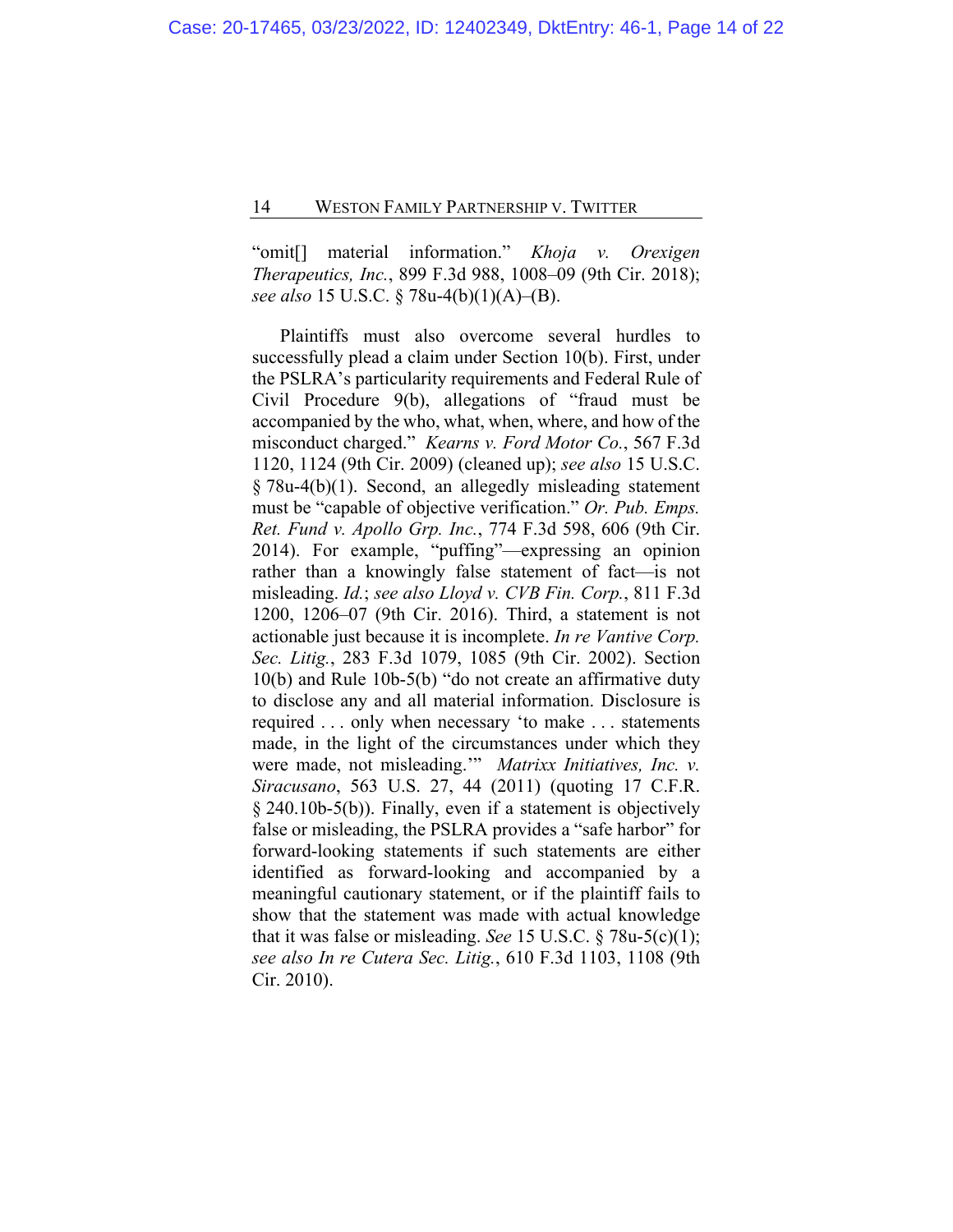# **A. Securities laws do not require Twitter to provide real-time updates about the progress of its MAP program.**

Plaintiffs suggest that Twitter—when faced with a setback in dealing with software bugs plaguing its MAP program—had a legal duty to disclose it to the investing public. Not so. While society may have become accustomed to being instantly in the loop about the latest news (thanks in part to Twitter), our securities laws do not impose a similar requirement. Section 10(b) and Rule 10b-5 "do not create an affirmative duty to disclose any and all material information." *Matrixx*, 563 U.S. at 44.

Put another way, companies do not have an obligation to offer an instantaneous update of every internal development, especially when it involves the oft-tortuous path of product development. *See Vantive*, 283 F.3d at 1085 ("If the challenged statement is not false or misleading, it does not become actionable merely because it is incomplete."). Indeed, to do so would inject instability into the securities market, as stocks may wildly gyrate based on even fleeting developments. A company must disclose a negative internal development only if its omission would make other statements materially misleading. *Matrixx*, 563 U.S. at 45 ("Even with respect to information that a reasonable investor might consider material, companies can control what they have to disclose under these provisions by controlling what they say to the market.").

Plaintiffs argue that Twitter's failure to disclose the software bugs' impact on MAP in July 2019 was materially misleading because its prior statements had allegedly left a "misimpression" that the work to improve MAP was "on track." But a closer examination of the statements reveals a much more qualified and less definitive characterization of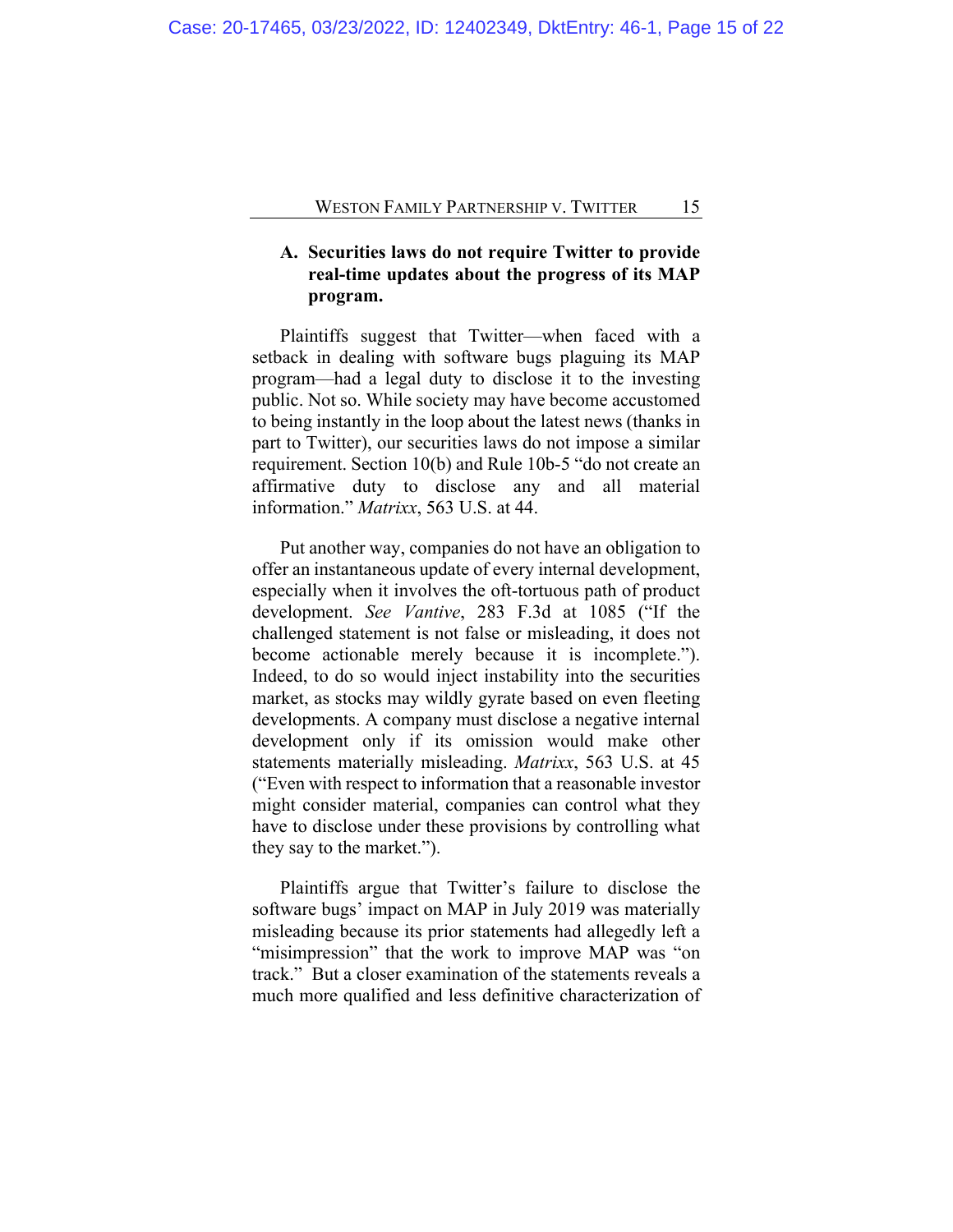the MAP program. For example, the July 2019 shareholder letter and 10-Q stated that Twitter is "continuing [its] work to increase the stability, performance, and flexibility of [its] ads platform and [MAP] ... but we're not there yet." Similarly, the CFO explained that the company is "still in the middle of that work" relating to MAP. And later in September of that same year, the CFO again reiterated that the "MAP work is ongoing."

None of these statements suggests that Twitter's MAP program was "on track." Rather, they suggest a vaguely optimistic assessment that MAP, like almost all product developments, has had its ups and downs, even as the company continues to make progress.**[3](#page-15-0)** Perhaps if Twitter had set a specific deadline or revenue impact for MAP, its somewhat optimistic statements could seem like an implied affirmation of that target.**[4](#page-15-1)** But Twitter never made such specific or unqualified guidance. And with no such guidance, Twitter's statements are so imprecise and noncommittal that they are incapable of objective verification. *See Apollo*, 774 F.3d at 606 (distinguishing non-actionable vague puffery from statements capable of objective verification); *In re Cutera Sec. Litig.*, 610 F.3d

**<sup>3</sup>** Even in everyday conversation, such phrases do not reflect that everything is on track without a hitch. Suppose someone is building an item of IKEA furniture and a spouse asks about its status. A response such as "I'm in the middle of it but I'm not there yet," "I'm continuing it," or "It's ongoing" does not misleadingly suggest that the person has not suffered setbacks (*e.g.*, finding a mysterious extra screw) in building that piece of furniture.

<span id="page-15-1"></span><span id="page-15-0"></span>**<sup>4</sup>** Even then, an express statement of the company being "on track" to meet a target would likely be protected as a forward-looking statement under the safe harbor provision of the PSLRA. *Wochos v. Tesla, Inc.*, 985 F.3d 1180, 1192 (9th Cir. 2021).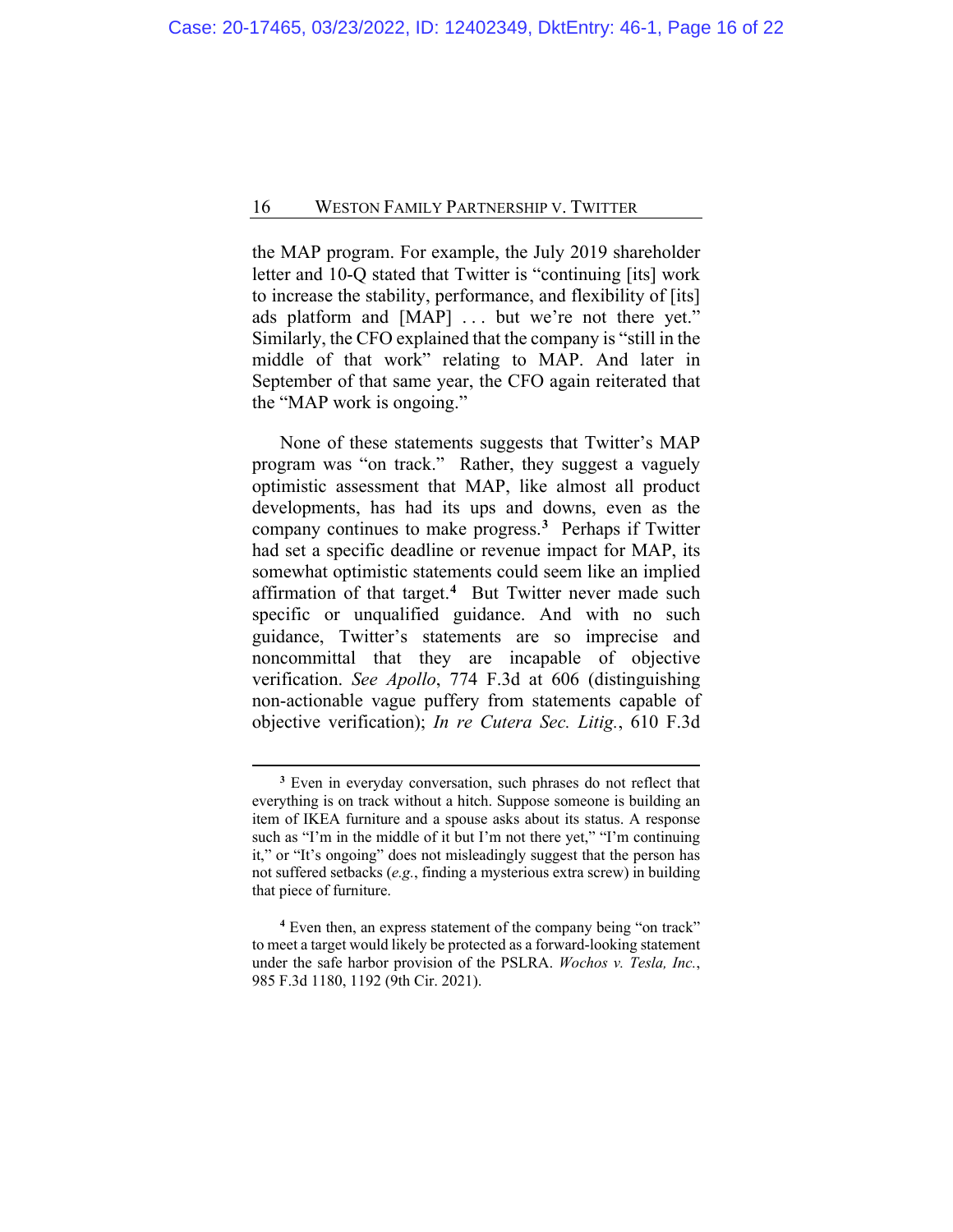at 1111 ("[M]ildly optimistic, subjective assessment hardly amounts to a securities violation."). Nor can it be said that the company "tout[ed] positive information to the market" such that it "[became] bound to do so in a manner that wouldn't mislead investors, including disclosing adverse information that cuts against the positive information." *Khoja*, 899 F.3d at 1009.

In short, Twitter had no legal duty to disclose immediately the software bugs in its MAP program, especially given that its earlier statements about MAP's progress were qualified and vague.

## **B. Plaintiffs have not plausibly or with particularity alleged that the software bugs disclosed in August had materialized and affected revenue in July.**

Because Twitter disclosed "issues" about its legacy MAP product on August 6, 2019, the defendants must have known about those issues in July, according to Plaintiffs. Plaintiffs thus argue that it is reasonable to infer that the defendants must have taken steps to address those issues in July (which decreased revenue in July), and that the defendants' challenged statements were therefore false and misleading. But it is simply not enough to assume or implausibly infer that the defendants must have known about these issues in July based on later facts or developments. Yet Plaintiffs repeatedly rely on future statements to leap to that conclusion.

For example, the complaint alleges that the defendants misled investors in their July 2019 shareholder letter and 10- Q filing when they asserted that they are "continuing [their] work to increase the stability, performance and scale of [their] ads platform and [MAP] . . . . but we're not there yet." According to Plaintiffs, these statements created the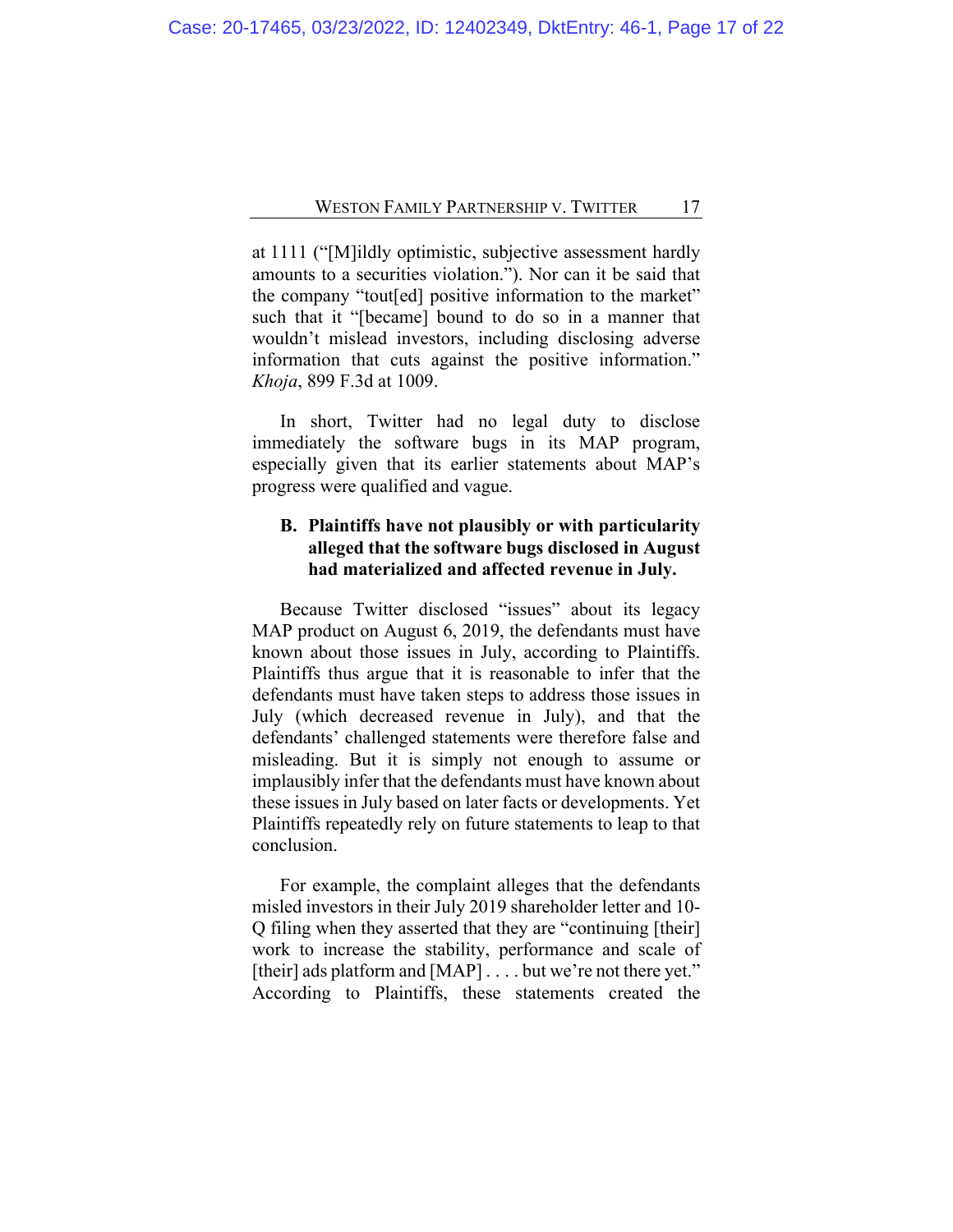"misimpression that [d]efendants' work to improve MAP was on track[] and would lead to increased revenue," even as the company struggled to fix the software bugs in the MAP program. They similarly allege that Twitter's risk warning in its July 2019 10-Q filing that its "product and services may contain undetected software errors, which could harm our business and operating results," was misleading because the risk had materialized by then.

Plaintiffs' falsity allegations thus presume that the defendants knew (i) in July 2019 about the software bugs in its legacy MAP product and (ii) that those bugs have caused a delay the development of the next generation MAP. But the complaint does not plausibly allege either.

First, Plaintiffs do not adequately allege that the defendants knew of the software bugs as of July 2019 when they discussed MAP's progress. Plaintiffs hitch their wagon on Twitter's *August 6, 2019* statement that it "recently discovered" the issues to leap to the conclusion that it knew about them in July 2019. But nothing in the complaint suggests that the company knew of the bugs in July 2019. And this court has held that, without more, temporal proximity alone does not satisfy the particularity requirements of Rule 9(b). *See Yourish v. Cal. Amplifier*, 191 F.3d 983, 997 (9th Cir. 1999). So Plaintiffs have not adequately alleged that Twitter even knew about these software bugs when it discussed MAP's progress in July 2019.

Plaintiffs argue that "the only plausible inference" from the timeline is that Twitter must have discovered the software bugs in July 2019 because these types of bugs, according to their confidential informant, take three to six months to fix. Put differently, Plaintiffs assume that Twitter's August 6, 2019 tweet and blog post—which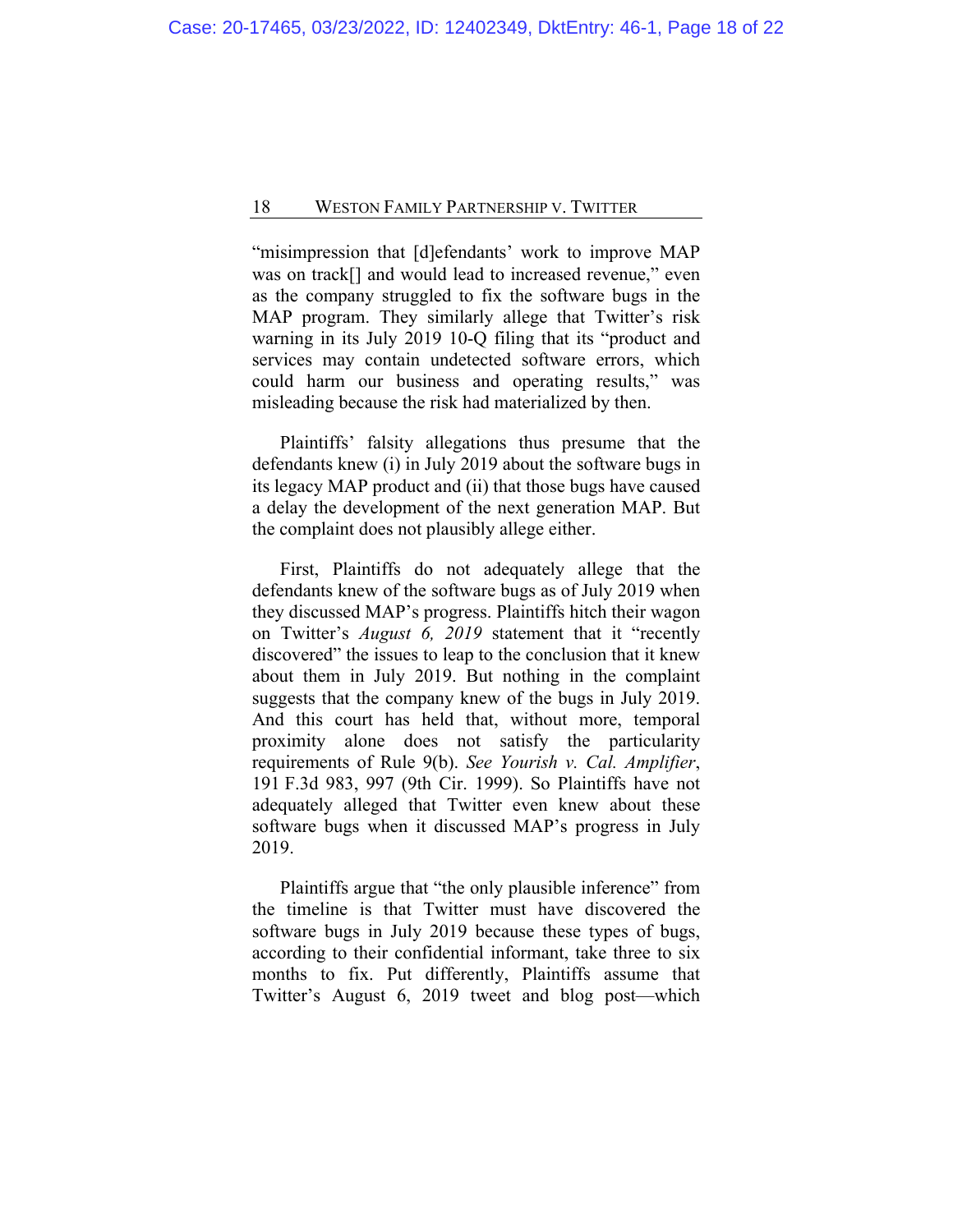announced the discovery and the fix of the data-sharing privacy issues—was referring to the fix of the software bugs, and not just a halt to the data-sharing.

But Twitter's August 6 Help Center blog post said no such thing. The context makes clear that Twitter had "fixed" the inadvertent data-sharing; there is no mention of software bugs, let alone ridding of them. *See Retail Wholesale & Dep't Store Union Local 338 Ret. Fund v. Hewlett-Packard Co.*, 845 F.3d 1268, 1278 (9th Cir. 2017) ("[A] duty to provide information exists only where statements were made which were misleading *in light of the context* surrounding the statements." (emphasis added)). The blog post starts off by noting that Twitter wants "to give you control over your data" but that it had "recently found issues" of inadvertent data-sharing. The post then states: "We fixed these issues on August 5, 2019. We know you will want to know if you were personally affected . . . . What is there to do? Aside from checking your settings, we don't believe there is anything for you to do." These statements address Twitter users' concerns about their privacy, and thus the "fix" related to privacy leaks, not software bugs that are not even mentioned in the blog post. In short, an ordinary investor would not read Twitter's Help Center blog post as saying that Twitter had remediated the software issues.

Second, even if Twitter knew of the software bugs in July 2019, Plaintiffs' theory of deception makes sense only if those software bugs in the legacy MAP program delayed the new version of MAP. In support of that assumption, Plaintiffs can marshal only Segal's statement that "[t]he biggest impact from a resourcing perspective when things like [the software bugs] come up is that we—people, we end shifting, or people are spending their time sometimes where we work on remediation when we may have preferred to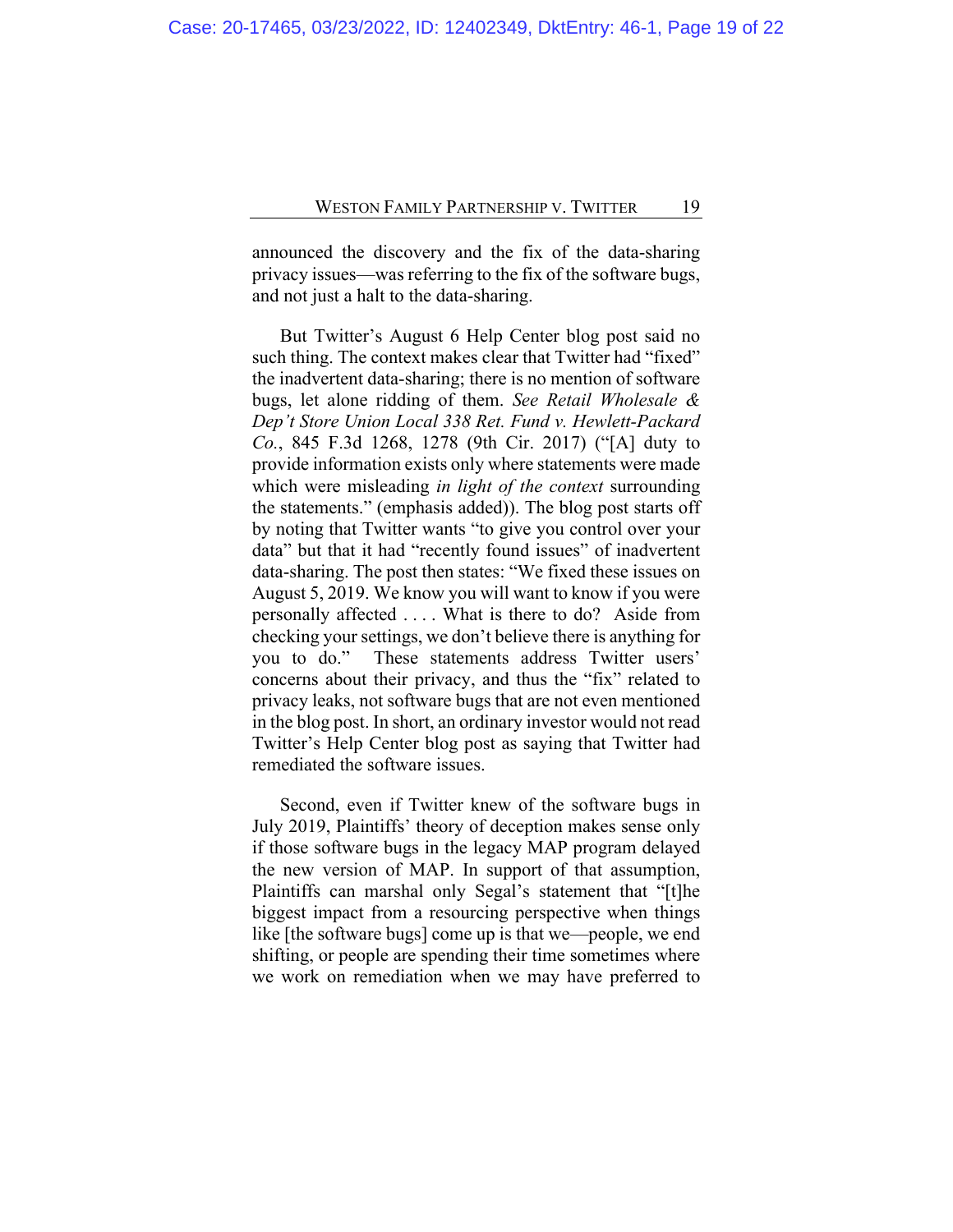work on other things." But that statement says nothing about the software bugs supposedly delaying the next generation MAP. To the contrary, the complaint acknowledges that as of February 2020—after Twitter disclosed the bugs in legacy MAP and continued to work on them—the company made progress on the next generation MAP. At one point in their brief, Plaintiffs veer from their allegations in their complaint, and make the new bold claim that Twitter's efforts on the next generation MAP "stopped cold" because of the privacy bugs in legacy MAP. But the complaint contains no such allegations, let alone provides sufficient particularity to support them.**[5](#page-19-0)**

In sum, Plaintiffs have failed to plausibly allege falsity based on their theory that the software issues had materialized and impacted revenue in July.

### **C. Twitter's July 2019 statements fall within the safe harbor provision.**

Plaintiffs' challenge of Twitter's July 2019 statements in its shareholder letter and 10-Q fails for another reason: They were identified as forward-looking statements and fall

<span id="page-19-0"></span>**<sup>5</sup>** For similar reasons, Segal's September 4, 2019 statement that Twitter "continued to sell the existing MAP product" is not actionable. In context, Segal was explaining that the company continued to sell the legacy product while working on the next generation product. Segal was not touting the sales of the legacy MAP product or characterizing how the legacy MAP was performing. Thus, omitting information about the effect of the bug did not "affirmatively create an impression of a state of affairs that differs in a material way from the one that actually exists." *Brody v. Transitional Hosps. Corp.*, 280 F.3d 997, 1006 (9th Cir. 2002). Plaintiffs also argue Segal misled investors when he said that "Asia . . . has tended to be more MAP-focused historically," even though MAP was struggling in Asia. But this is a statement about historical patterns that is uncontradicted by any of the plaintiffs' allegations.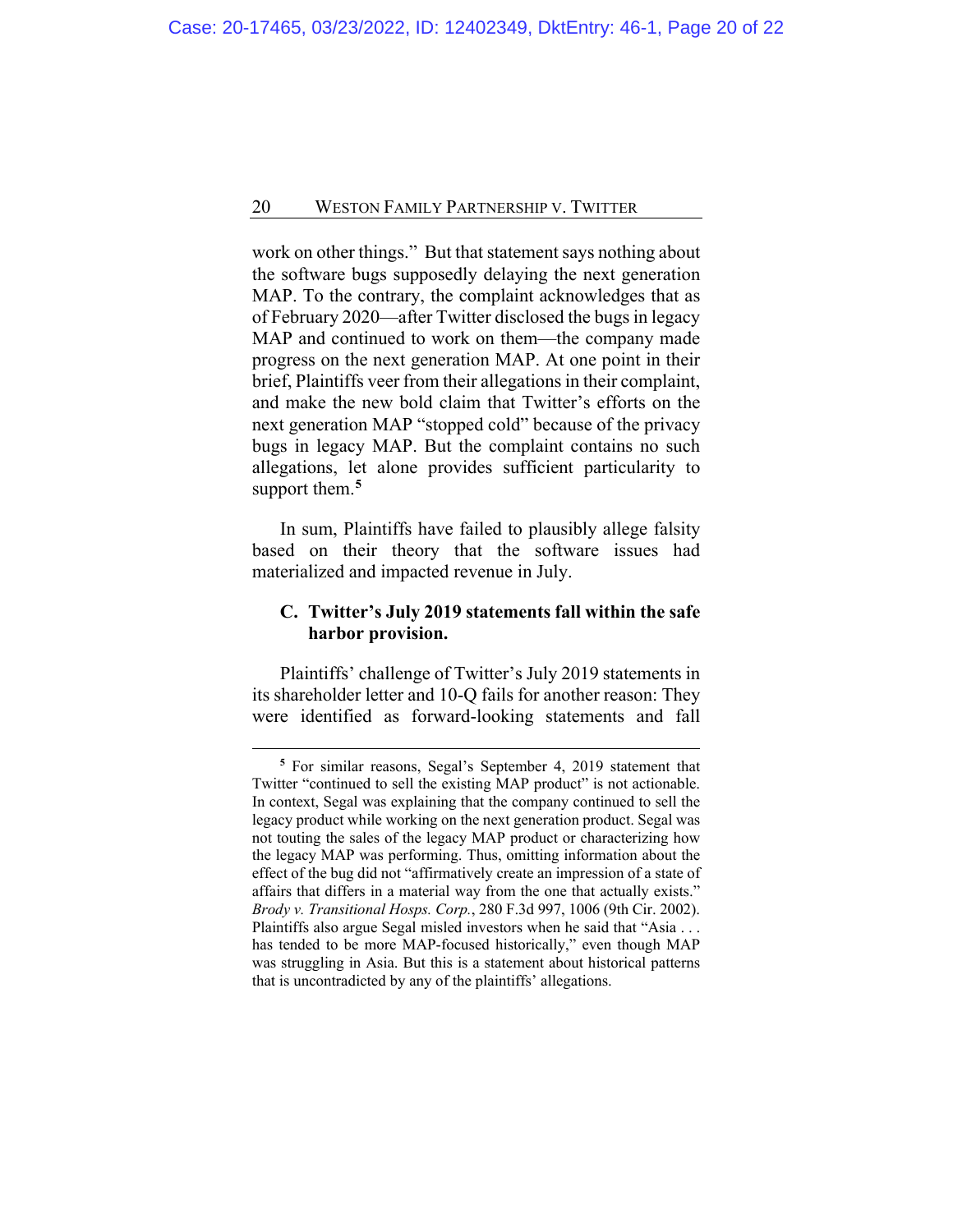within the safe harbor of the Exchange Act. 15 U.S.C. § 78u-5(c)(1); *see also Police Ret. Sys. of St. Louis v. Intuitive Surgical, Inc.*, 759 F.3d 1051, 1058 (9th Cir. 2014) ("[C]lassic growth and revenue projections[] . . . are forward-looking on their face."). These forward-looking statements in the shareholder letter and 10-Q were accompanied by very detailed meaningful cautionary language that "identif[ied] important factors that could cause actual results to differ materially from those in the forwardlooking statement[s]." 15 U.S.C. § 78u-5(c)(1)(A)(i).**[6](#page-20-0)**

### **III. The District Court Properly Dismissed the Section 20(a) Claims.**

Under Section 20(a) of the Exchange Act, "certain 'controlling' individuals [are] also liable for violations of section 10(b) and its underlying regulations." *Zucco Partners*, 552 F.3d at 990 (citing 15 U.S.C. § 78t(a)). Because a Section 20(a) claim is derivative, "a defendant employee of a corporation who has violated the securities laws will be jointly and severally liable to the plaintiff, as long as the plaintiff demonstrates 'a primary violation of federal securities law' and that 'the defendant exercised actual power or control over the primary violator.'" *Id.* (citation omitted). But, as shown above, Plaintiffs did not adequately plead a primary violation of Section 10(b) or

<span id="page-20-0"></span>**<sup>6</sup>** Because Twitter's statements made in the Form 10-Q and the risk warnings were not misleading or were protected under the safe harbor provision, the SOX certifications likewise cannot be actionable. *Zucco Partners, LLC v. Digimarc Corp.*, 552 F.3d 981, 1004 (9th Cir. 2009).